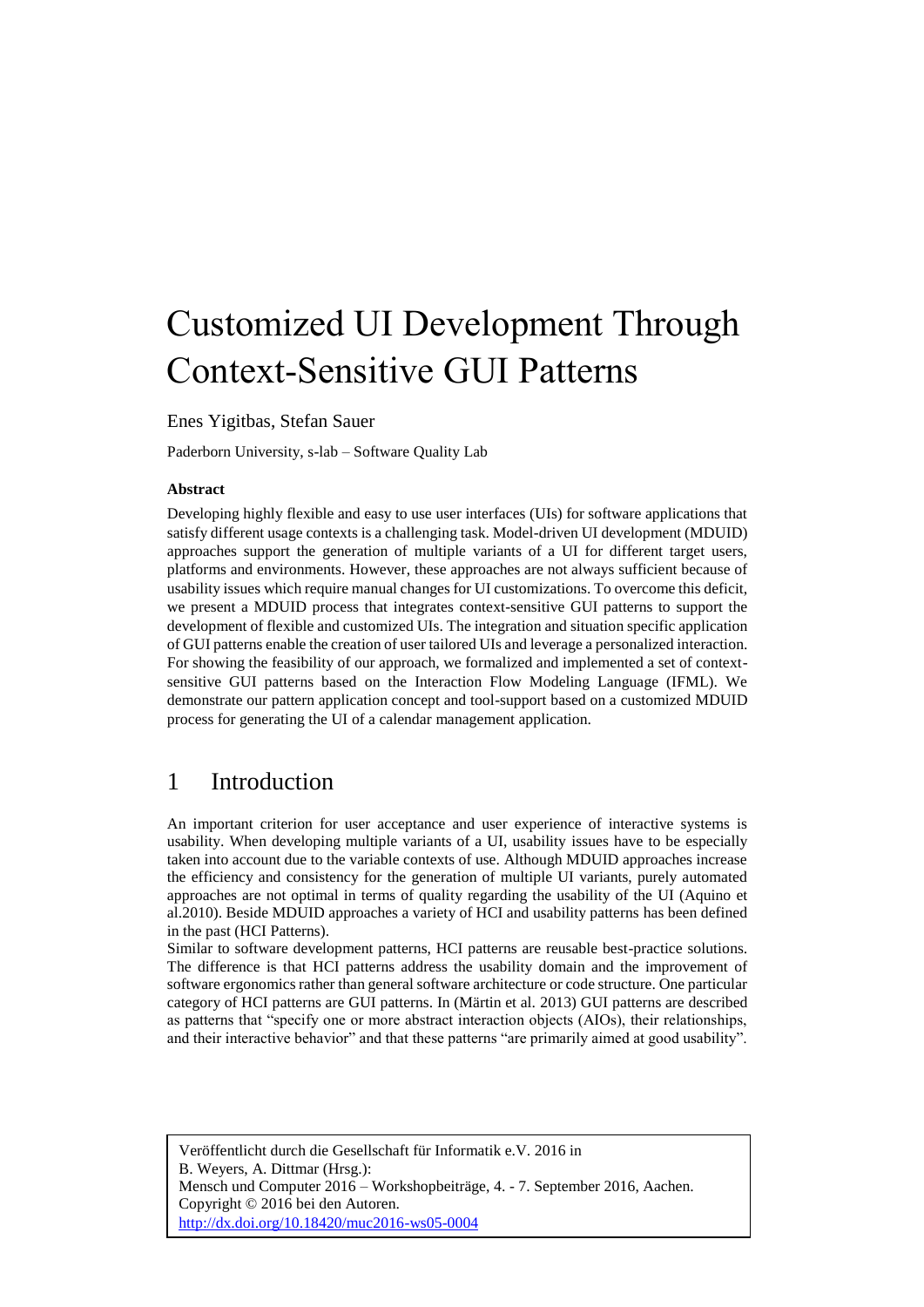The integration of GUI patterns in the MDUID process appears to be a promising way to overcome the lack of usability of automatically generated user interfaces. Also it can offer new possibilities to leverage personalized interaction, because an intelligent selection and application of GUI Patterns can help to create user tailored/specific UIs. However, this solution entails several challenges.

The first is that GUI patterns are mostly described informally in practice. However, modeldriven approaches are based on formalisms like MOF metamodels or XML schemes. These formalisms are needed for automated model-to-model and model-to-code transformations. For an automated application of GUI patterns through transformation methods it is also important that application conditions for GUI patterns are defined. GUI pattern catalogs often make suggestions about pattern usage, e.g. in which situation to use which pattern. But these suggestions are in most cases informally specified so that automatic reasoning or contextsensitive GUI pattern application is not supported. The last challenge is that there is barely no tool support for applying or instantiating context-sensitive GUI patterns in practice. In (Breiner et al. 2010) it is reasoned that the lack of tools "hinders the use of patterns within fully automated processes", like the MDUID approach.

In this paper we design and implement a customized MDUID process that integrates contextsensitive GUI patterns. The remainder of this paper is structured as follows: The next section describes related work in the area of MDUID and pattern integration approaches. After that, we introduce our extended pattern integration concept. Then, we present the idea of contextsensitive GUI patterns and their formalization based on the abstract user interface language IFML. Afterwards, the implementation of our approach is described and its application is demonstrated based on a case study. Finally, we conclude our contributions and outline future research activities.

### 2 Related Work

In the following we will briefly sum up related background information and work on MDUID approaches as well as pattern-based approaches and set them in relation to our own solution.

### 2.1 MDUID Approaches

MDUID covers two subareas of software development, which are model-driven development (MDD) and user interface development (UID). The main idea behind MDUID is to automate the development process of UI development by making the models the primary artifact in the development process rather than application code. A MDUID process usually involves multiple UI models on different levels of abstractions that are stepwise transformed to the final user interfaces by model transformations. The CAMELEON Reference Framework (CRF) (Calvary et al. 2003) provides a unified reference framework for MDUID differentiating between the abstraction levels Task & Concept, Abstract User Interface (AUI), Concrete User Interface (CUI) and Final User Interface (FUI). There are various state-of-the-art modeling languages for covering the different abstraction levels of the CRF. For example, MARIA XML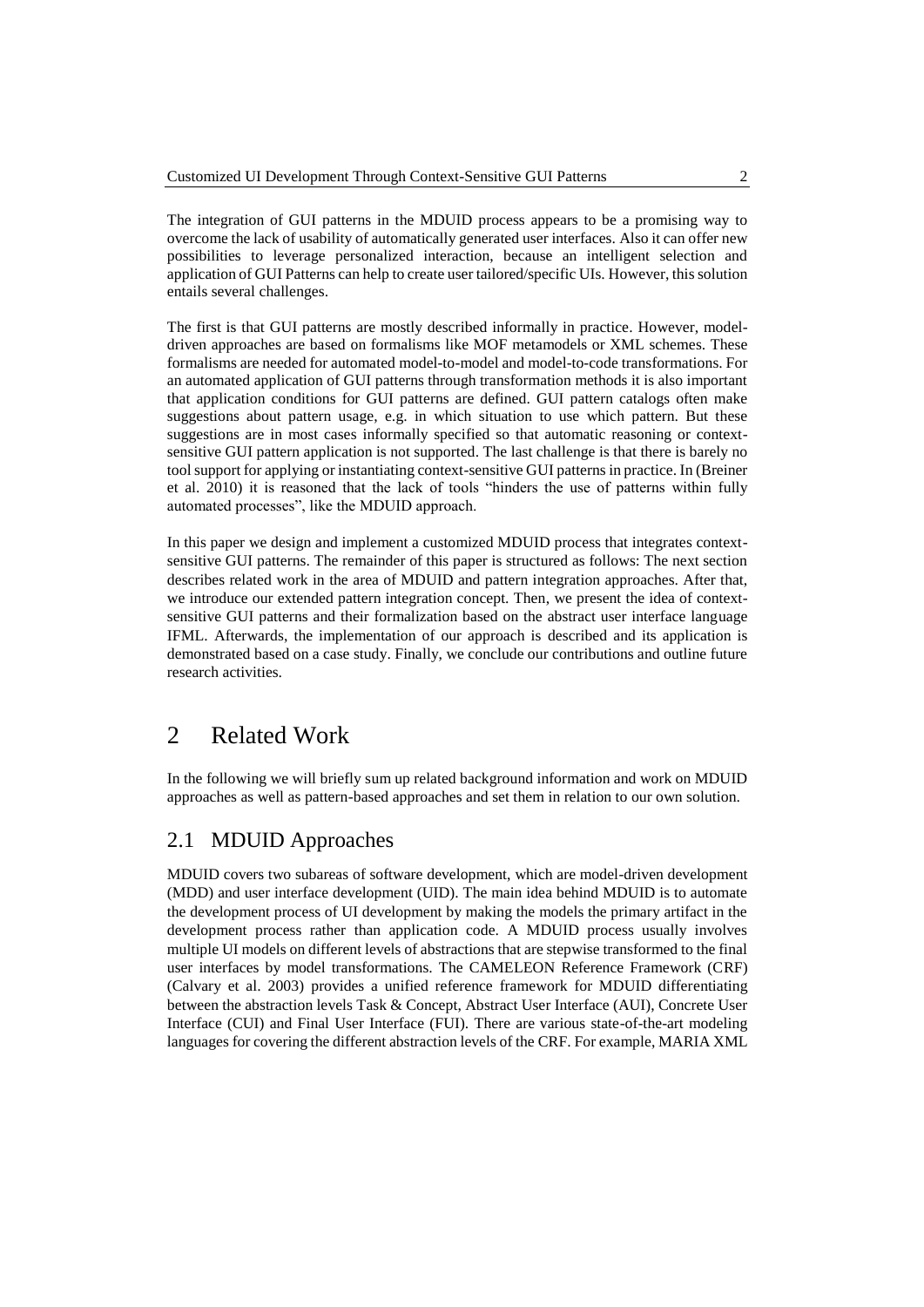(Model-based lAnguage foR Interactive Applications) (Paternò et al. 2009) and IFML (Interaction Flow Modeling Language) (IFML Specification) provide both an AUI modeling language and a tool-support to create and edit AUI models. Based on these AUI models further transformations can be performed to transform them into platform-specific CUI models which eventually are needed for generating the final user interfaces (FUI). The context of use for a UI can be defined by user, platform, and environment (models). A UI can be adapted to the context of use either at development time (e.g., developing multiple UIs for different target platforms) or at runtime (i.e., context adaptive UIs). In this paper we focus on design-time adaptations/customizations by automated application of context-sensitive GUI patterns during the development process.

The described MDUID approaches enable the specification and also support the generation of UIs, but they do not offer explicit mechanisms for specifying GUI patterns and pattern application conditions based on the context. Therefore, the existing MDUID tools show a lack of pattern formalization, instantiation and tight integration in the development process.

### 2.2 Pattern-based Approaches

A literature study on pattern-based UI development reveals different related approaches about pattern integration and application. Engel (Engel 2010) presents the concept of the PaMGIS (Pattern-Based Modeling and Generation of Interactive Systems) framework for pattern-based modeling. The PaMGIS framework combines model-based and pattern-based approaches on different levels of abstraction. The core component of the framework is the pattern repository, a collection of "different types of patterns and pattern languages". Within the repository, the patterns are described by the PPSL (PaMGIS Pattern Specification Language). Beside the definition of HCI patterns, their meaning, their idea etc., PPSL also provides means to define relations between pattern models and other models. Such relations contain information about the particular pattern, the related FUI, (hierarchical) relationships to other patterns and back links to other object-oriented models, e.g. an AUI or CUI model of the interactive system. This information is necessary for model-to-model and model-to-code transformations. However, the PaMGIS approach leaves two issues open. First, it does not become completely clear if the mentioned model-to-code transformation can be defined on the model level or has to be defined for each instance over and over again. Secondly, no concepts for data binding have been discussed in this approach.

Radeke (Radeke et al. 2007) proposes in his work a pattern application framework that describes a general concept of how patterns can be integrated in model-based approaches. This framework relies on three phases. In the first phase, the user selects the pattern from the pattern repository that he wants to apply. The pattern repository contains hierarchically structured patterns and sub-patterns defined in a common pattern language. The generic part of the pattern is instantiated in the pattern instantiation phase with regard to the context of use. The outcome is an instantiated pattern that can be integrated in the development process. Although this approach suggests an interesting pattern instantiation concept, it integrates HCI patterns in a model-based rather than model-driven way. We overcome this deficit in our approach through a tight integration of the formalized context-sensitive GUI patterns by representing them in automatic model transformations.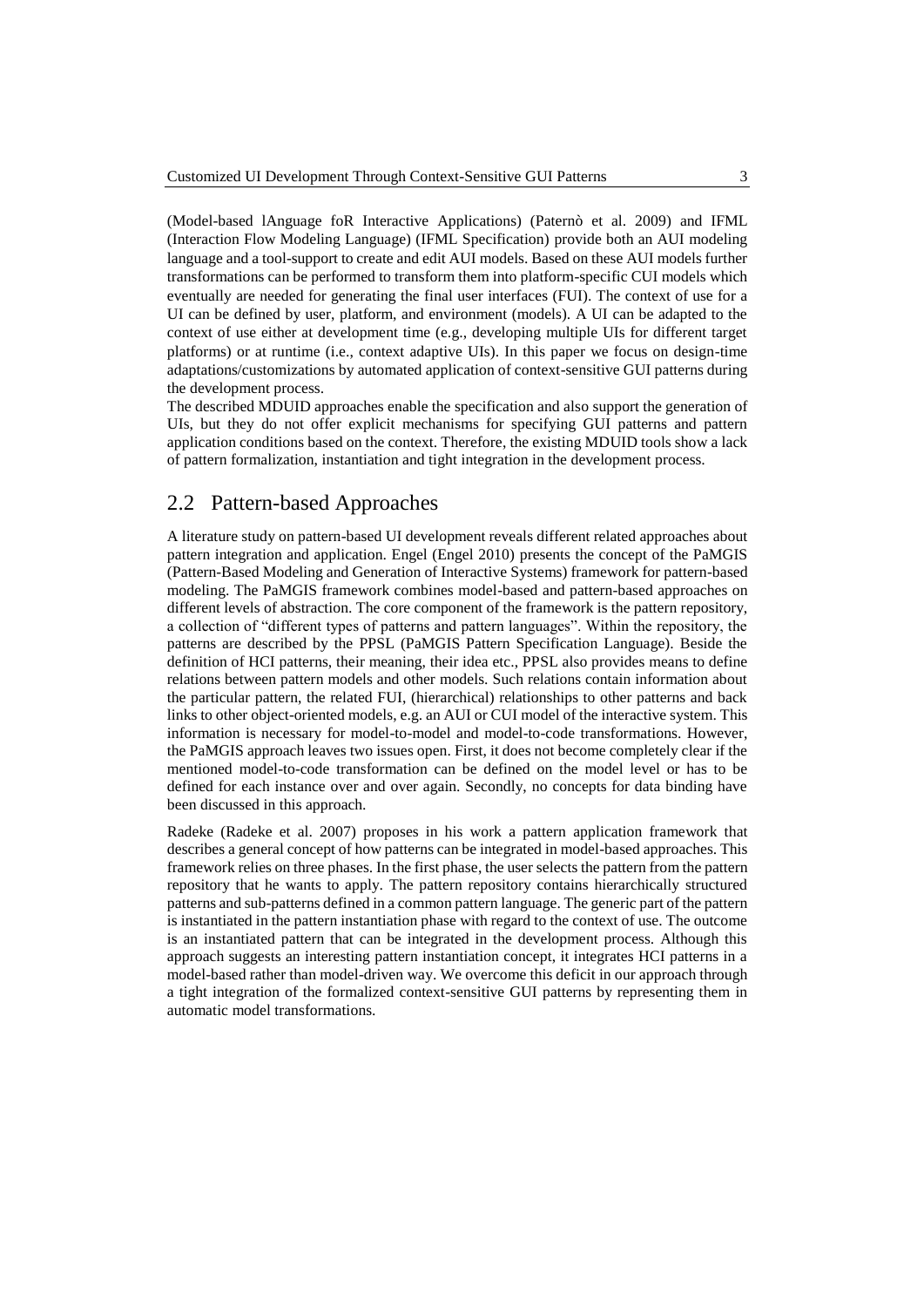### 3 Solution Concept

In order to overcome the previously mentioned challenges, a general concept for integrating patterns in MDUID was developed that aims at increasing the usability of generated user interfaces. The main goal of this concept is the automated application of context-sensitive GUI patterns within a model-driven process to support customized UI development. Therefore, the CRF was extended by *instantiation parameters* and *application conditions* of context-sensitive GUI patterns like depicted in figure 1.



*Figure 1: Integration of Context-Sensitive GUI Pattern.*

Context-Sensitive GUI patterns consist of a static and a dynamic part. The static part of a pattern describes the core solution idea of the pattern and can contain information about navigation, user interface elements or layout. It does not change among application scenarios. The dynamic part, however, depends on the prevailing pattern application context and therefore has to be set during the user interface modelling process. The second important aspect is given by the conditions under which a pattern is advisable. In order to decide, when which pattern shall be applied, so-called pattern application conditions are helpful. Pattern application conditions are formal and describe situations in which a specific context-sensitive GUI pattern is reasonable. The advantage of formalized conditions is that they can be validated automatically, e.g. in the model-driven transformation process. Such a validation determines if a pattern is applied or not. Figure 2 shows an overview of the pattern application workflow. After the *AUI Model Specification* step 1, where the AUI model is defined and the instantiation parameter set, the AUI model serves as input for the pattern application. In the *Pattern Application* step 2, the AUI model tree is traversed so that each abstract interaction object (AIO) is checked whether it fulfills the pattern application condition. If the pattern application condition and the contextual parameter are fulfilled, then the pattern transformation rule is applied so that the AIO is mapped to a concrete interaction object (CIO) on CUI level. Otherwise a default transformation rule is applied which means that no context-sensitive GUI pattern is applied. After introducing the pattern application workflow, we will now explain the pattern integration concept. As depicted in figure 1 the pattern integration concept is based on the CRF. It contains four abstract components: A *MDUID process implementation* with its different metamodels (AUI, CUI, and FUI), an *instantiation parameter* extension for the AUI metamodel, an *application condition* extension for the model-to-model transformation and a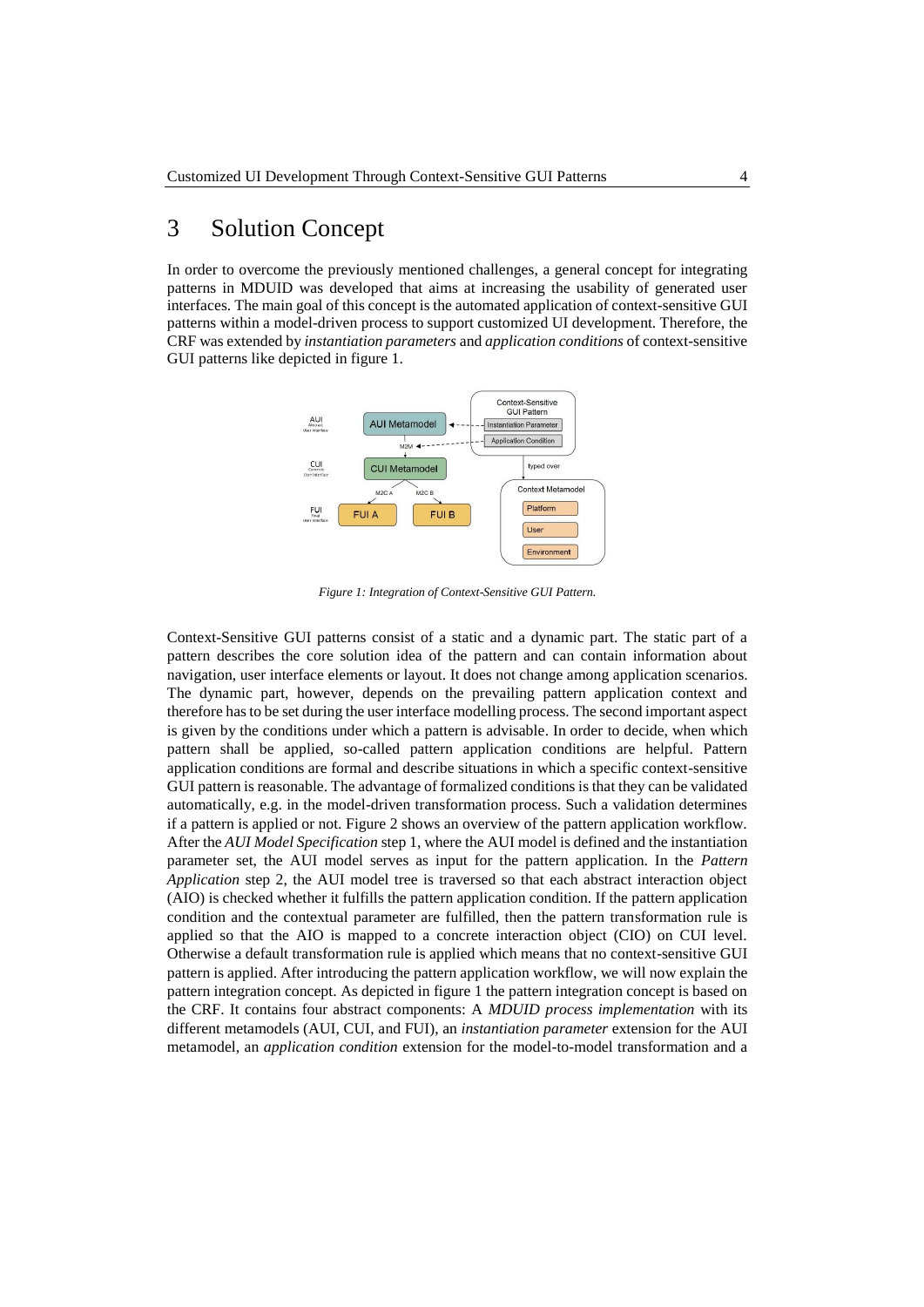*Context Metamodel* for specifying contextual parameter for the application of a contextsensitive GUI pattern. These components have to be specified when the pattern integration concept is implemented. As explained above, instantiation parameters depend on a pattern's application context. Because of that, they have to be set during the initial user interface specification. In our case, the user interface is initially specified on the AUI layer and hence the instantiation parameters are integrated in the AUI metamodel by additional types and/or features. The application conditions are integrated in the transformation from the AUI to the CUI model by means of transformation rules. They are validated on the AUI model and therefore reusable for any target platform, like the AUI model itself. If the conditions are valid, the pattern is applied and the according platform-dependent CUI elements are generated.



*Figure 2: Pattern application workflow.*

### 4 Context-Sensitive GUI Pattern

In order to integrate GUI patterns in the MDUID process, a choice of context-sensitive GUI patterns was identified and then formalized by instantiation parameters and application conditions conforming to the extended components, the IFML metamodel and the ATL plugin. All integrated patterns were documented in a pattern catalog comprising the pattern's general meaning, its formalized instantiation parameters and application conditions. The formalization of the instantiation parameters is described by means of an extension of IFML while the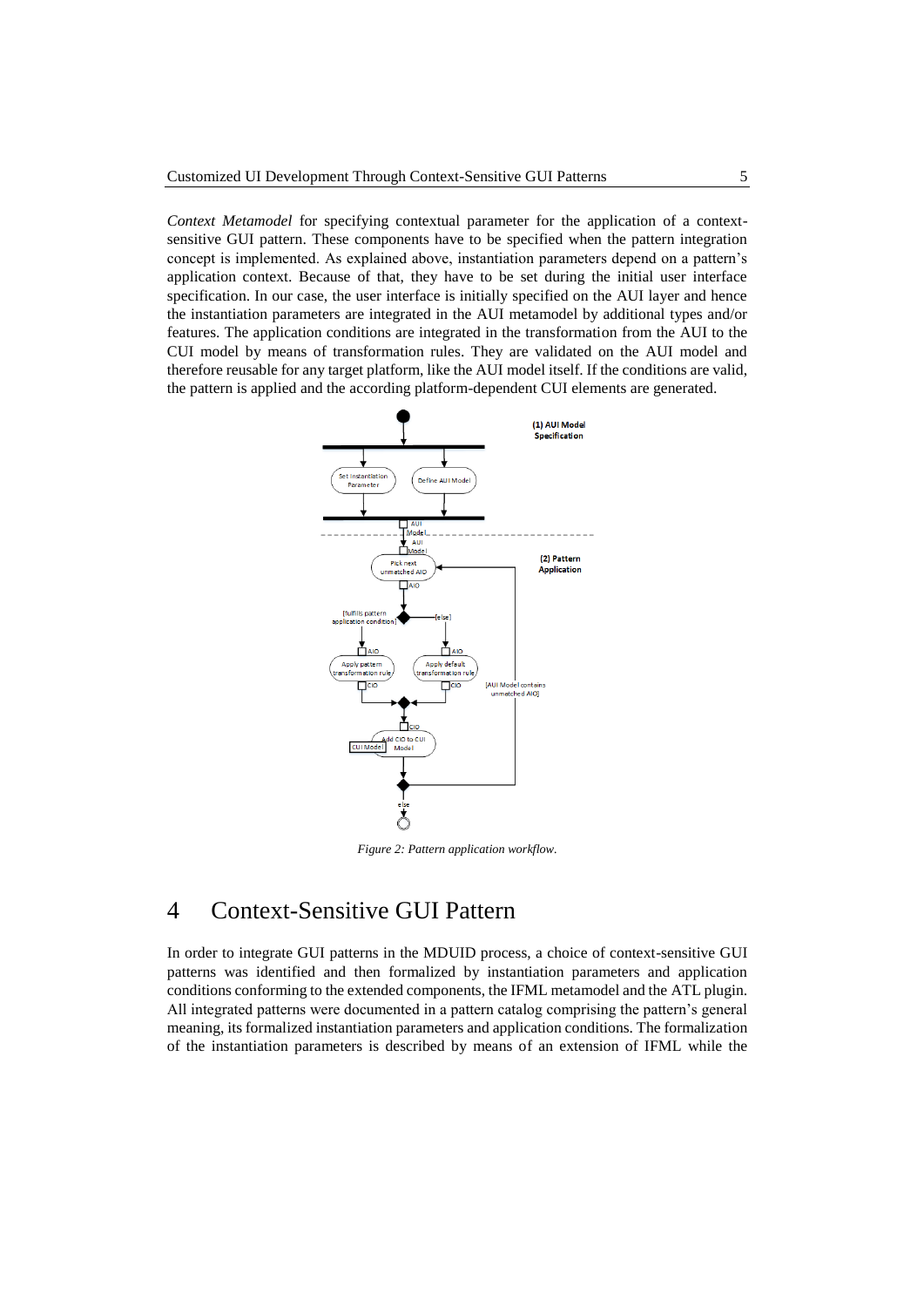formalization of application conditions is described by means of transformation rules extending the ATL model-to-model transformation. Currently, the pattern catalog includes seven context-sensitive GUI patterns that were chosen based on their frequent use in interactive applications and their occurrence in pattern catalogs (Van Welie). Our pattern catalog consists of the following patterns:

| <b>Pattern</b>         | <b>Description</b>                                                                                                                                                                                                 |
|------------------------|--------------------------------------------------------------------------------------------------------------------------------------------------------------------------------------------------------------------|
| Wizard                 | The <i>Wizard</i> pattern is used when a user wants to achieve a single<br>goal but several decisions need to be made before the goal can be<br>achieved completely.                                               |
| Date Selector          | The Date Selector pattern is applied when a user needs to select a<br>date or time period.                                                                                                                         |
| List Entry View        | The List Entry View pattern is used when a user needs to build a<br>large list of typically simple items.                                                                                                          |
| <b>Input Prompt</b>    | An Input Prompt provides a way to make a user interface more self-<br>explanatory by showing default values as help information.                                                                                   |
| Auto Completion        | When a user types in a text field, he can be supported with<br>suggestions arranged in a selectable list.                                                                                                          |
| Primary Action         | When a user shall be made aware of an important action on the user<br>interface, the <i>Primary Action</i> pattern suggests to give this action<br>more visual "prominence".                                       |
| <b>Object Creation</b> | As a result of a user entering data into the user interface usually an<br>object is created. Depending on validity of the entered data the user<br>can be informed either with a confirmation or an error message. |
|                        |                                                                                                                                                                                                                    |

*Table 1: Context-Sensitive GUI Pattern Catalog.* 

In the following, we present the context-sensitive GUI patterns *Wizard* in more detail in order to give an example of the pattern formalization:

#### **Context-Sensitive GUI Pattern: Wizard**

#### *Description*

The *Wizard* pattern is used when a user "wants to achieve a single goal but several decisions need to be made before the goal can be achieved completely" (Van Welie). Regarding a complex task inside a software system that is performed rather rarely and that is too long to fit into a single page, the Wizard pattern suggests to separate the complex task into several steps that are organized in a prescribed order. The user can deal with each of these steps in a discrete *mental space* and therefore has a simplified view on this task. This context-sensitive GUI pattern can be especially helpful in the following contexts of use: The user is a novice who has little knowledge on the application domain. A Wizard could help to guide this novice user through the application.

#### *Formalization*

From the above description we can derive the following instantiation parameter when a task is separated into several decision steps: The *amount* of steps, the *order* of steps and the *content*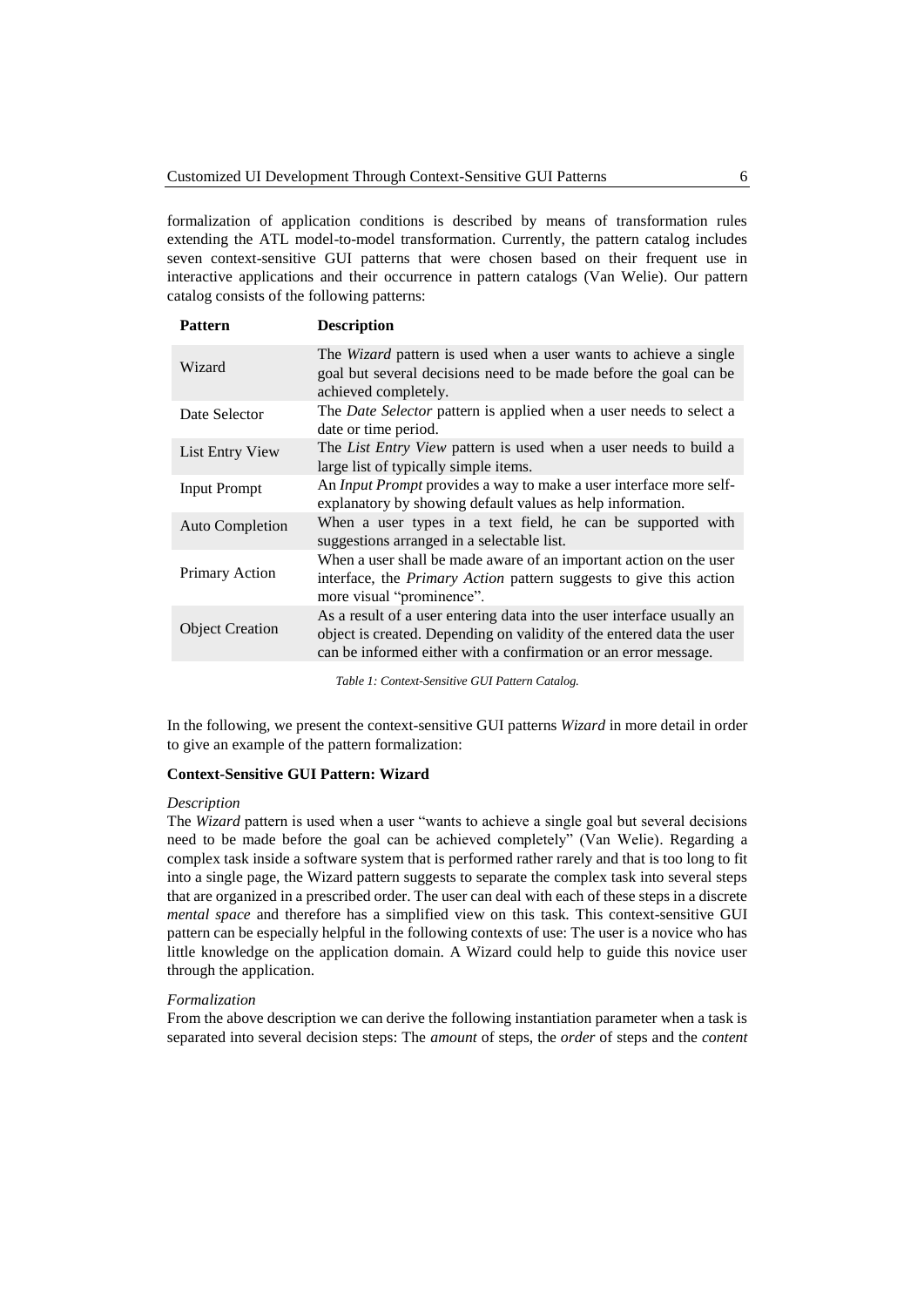of the particular steps. Like illustrated in figure 3, a step is formalized as a *Step* class that inherits from the *ViewContainer* class. Hence, the amount of steps and any view elements, like Events, Fields or Lists that are the content of a step can be defined. Furthermore, the inherited *outInteractionFlow* association enables the definition of *NavigationFlows* between steps and thus the order of the steps. In the related figure, the coloured classes are part of the IFML metamodel while the white class is a custom extension.



*Figure 3: Wizard pattern extension.*

#### *Pattern Application Condition*

The Wizard pattern is applied whenever a *ViewContainer* element with at least two containing *Steps* is modelled. All contained *Steps* must be connected with *NavigationFlows*, so their order can be determined. Below, these conditions are implemented by means of an ATL transformation rule code snippet with a source pattern and a guard.

```
from
              : AUI!ViewContainer(s.viewElements
                         ->select(child | child.oclIsTypeOf(AUI!Step)<br>and child.hasStepNavigationFlow())
\overline{\mathbf{3}}\rightarrowsize() > 2)
```
## 5 Implementation

In this section, the implementation of the pattern integration approach is presented. The architecture of the implemented approach is depicted in figure 4. This architecture partially implements the four abstraction layers (Task & Concept, AUI, CUI, and FUI) of CRF indicated by the colored rectangles. The UML 2.0 language on the *Concept* layer enables the modeling of the application's domain, e.g. by a class diagram. As can be seen, the *Abstract UI* layer is realized by IFML<sup>1</sup>. In particular, we reused the *IFML-metamodel.ecore*, an implementation of the *IFML standard*, which can be downloaded from the official website and extended this metamodel by a choice of specific AUI elements and GUI pattern instantiation parameters. IFML provides dedicated extension points for this purpose. We realized the *Concrete UI* layer

 $\overline{a}$ 

<sup>1</sup> http://www.ifml.org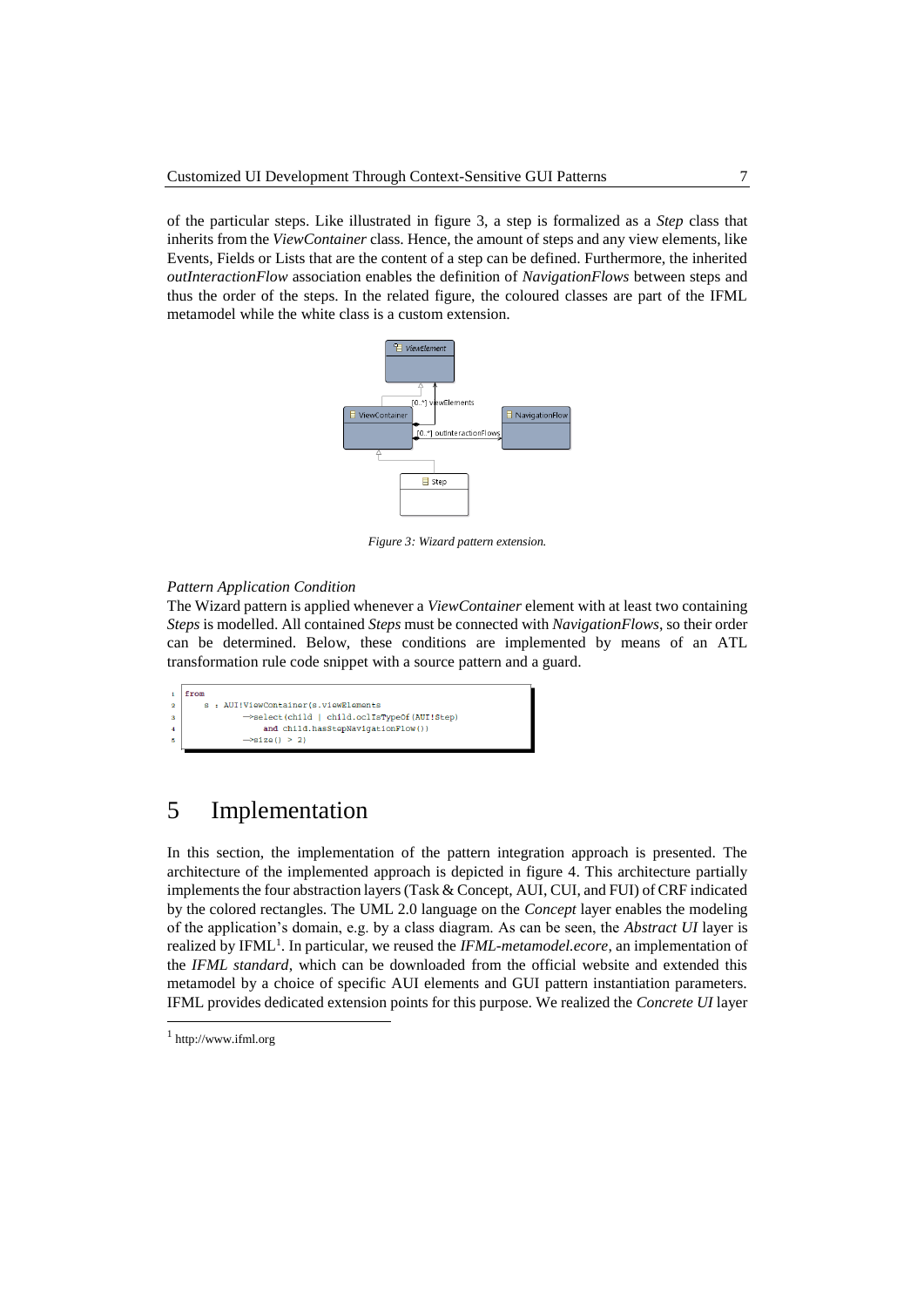with a custom metamodel, *RIACUI.ecore,* which is specific for rich internet applications. The *RIACUI.ecore* enables to describe user interfaces as they are perceived by the end user including the layout, colors and concrete interaction types. On the *Final UI* layer, the user interface was finally represented by two different target FUIs: JavaServerPages, JavaScript code and CSS style sheets for rich internet applications and Java for standalone applications. The *Transformation Workflow* component manages the model-to-model and the model-tocode transformation. As can be seen in figure 4, the model-to-model transformation is realized with ATL<sup>2</sup> and produces a RIA-specific CUI model from an IFML model and the related UML 2.0 domain model. ATL provides a feature called *rule inheritance*. Rule inheritance helps to reuse transformation rules and is similar to inheritance relations in the object oriented domain. Subsequently, the model-to-code transformation, realized in Xtend<sup>3</sup>, generates application code from a previously produced RIA-specific CUI model. The advantage of Xtend is, since it is based on Java, a statically-typed programming language which employs template-based text generation. This is particularly helpful when it comes to code generation for application code organized in different files and programming languages as it is the case for the FUI of rich internet applications.



*Figure 4: Architectural Overview.*

### 6 Case-Study

For demonstrating the practicability of the implemented MDUID process, we have applied it for the modeling, transformation and generation of a calendar management application's UI that supports the creation, management and analysis of meetings. First we have specified an

 $\overline{a}$ 

<sup>&</sup>lt;sup>2</sup> https://eclipse.org/atl

<sup>3</sup> http://www.eclipse.org/xtend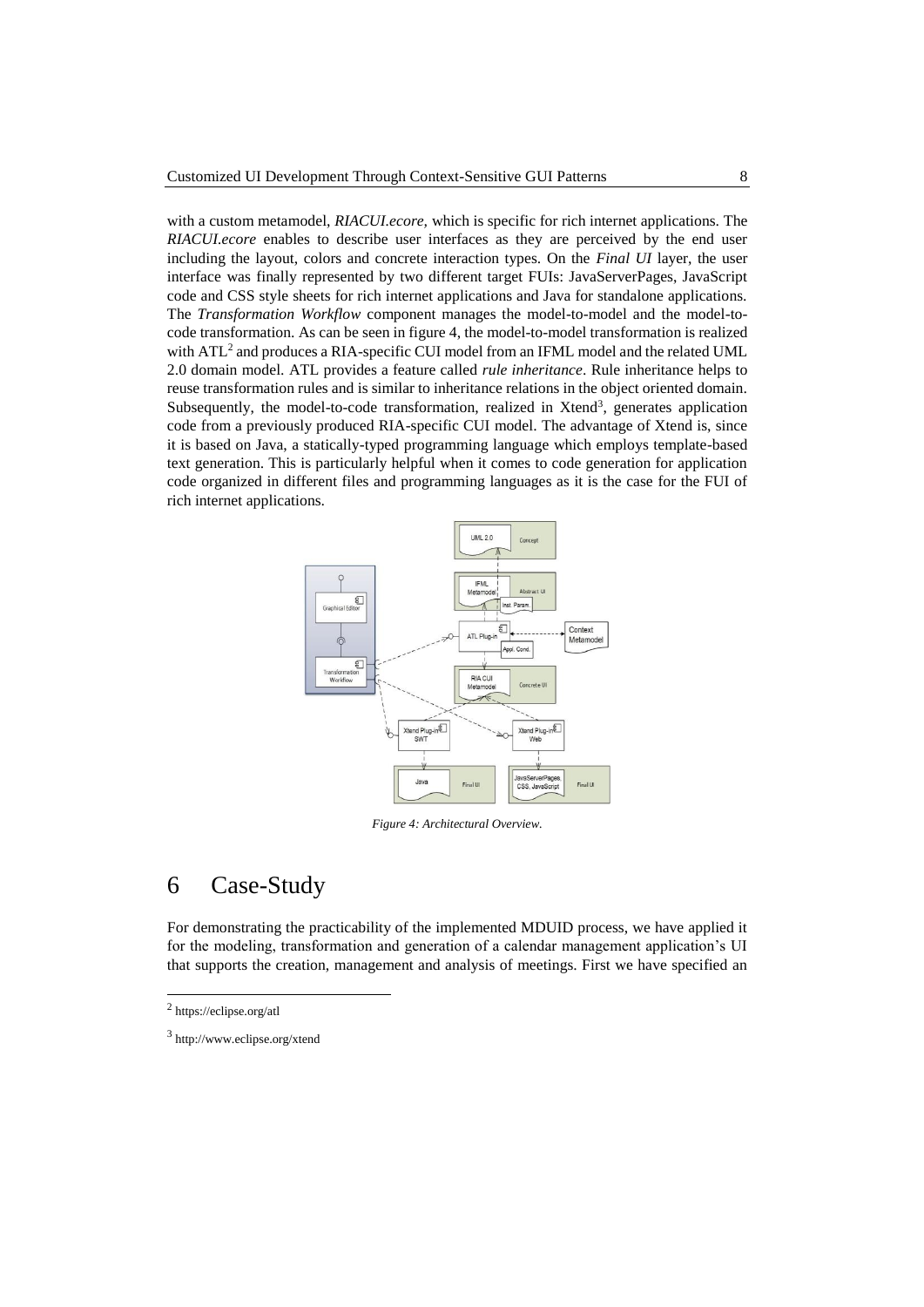abstract UI model (see Figure 5) for the calendar management application using our extended IFML Graphical Editor that is based on the open source IFML Editor.



*Figure 5: Excerpt of the Calendar Management abstract UI.*

In the second step, the automated transformation workflow was executed on the specified abstract UI model. The transformation starts with the model-to-model transformation realized by the ATL plug-in. During the model-to-model transformation, several pattern transformation rules were applied. The result of the model-to-model transformation is a CUI model that serves as input for the subsequent model-to-code transformation. Finally, the FUI representation was generated based on the CUI model. During the generation step different Xtend templates are used to transform the CUI model elements to corresponding code snippets in the target technology. An excerpt of the resulting final user interfaces for the Java target language are shown in figure 6. Here, we can see that several patterns like the *Wizard*, *Date Selector* or *List Entry View* pattern were successfully applied during the generation of the final user interfaces of the calendar management application.



*Figure 6: Screenshot excerpts of the generated UI for the calendar management application where different GUI patterns were automatically applied during the transformation process.*

## 7 Conclusion and Outlook

In this paper, we presented the design and implementation of a MDUID process that integrates context-sensitive GUI patterns to support customized UI development. As a basis of our solution concept we first described our general pattern integration concept. Then, we presented the idea of context-sensitive GUI pattern and its formalization based on the abstract user